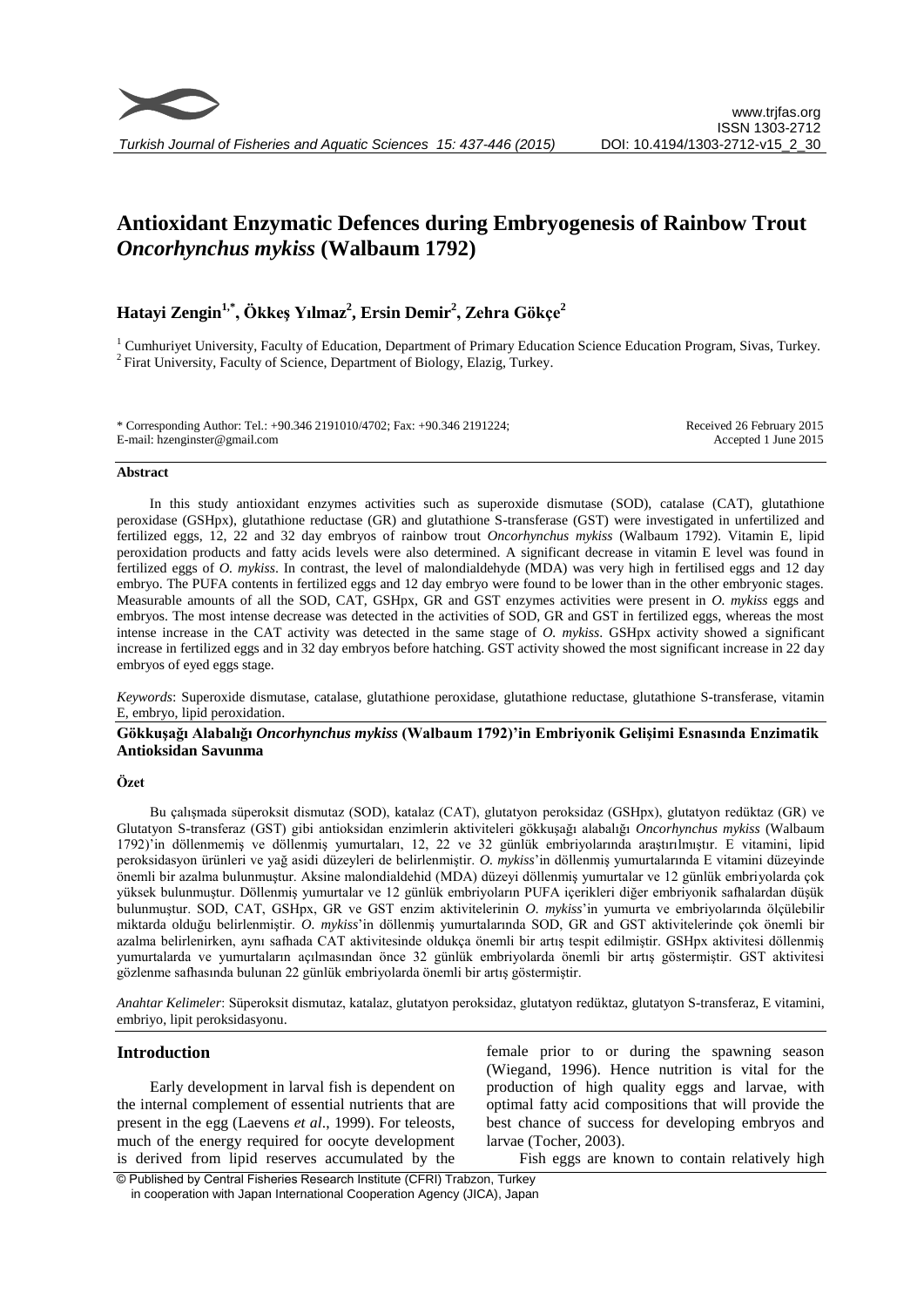concentrations of a particular class of lipids, polyunsaturated fatty acid (PUFA). PUFA are essential to normal development of fish and are incorporated into cellular and subcellular membranes, helping to maintain the fluidity of those membranes. While imparting fluidity is essential, the structure of PUFA makes them particularly susceptible to attack from reactive oxygen species (ROS) (Palace and Werner, 2006). Tissue lipid PUFA content and composition are critical factors in lipid peroxidation, and as fish tissues contain large quantities of highly unsaturated n-3 series fatty acids they may be more at risk from peroxidative attack than are mammals (Bell and Cowey, 1985).

ROS are highly reactive oxidants and can initiate lipid peroxidation, a chain reaction process that can damage PUFA lipids. Lipid peroxidation produces damaging lipid by-products including fatty acid hydroperoxides, aldehydes and hydrocarbons. These by-products can damage cell membranes, inactivate enzymes and damage macromolecules including DNA and RNA within the developing embryo (Mourente *et al*., 1999). They are free radicals and/or oxygen derivatives produced from the normal activity of living cell and also during lipid metabolism. When present at abnormal levels they are harmful to the cells and may alter the physiological mechanisms and in turn adversely affect the health of an animal. The ROS production in animals is regulated through their antioxidant defences. Under homeostasis, equilibrium exists between ROS production and antioxidant mechanisms (Bello *et al*., 2000; Kiron *et al*., 2011). It is also proposed that animals have evolved mechanisms that utilize the toxic properties of ROS to resist pathogens (Rodriguez and Redman, 2005).

Free radicals and reactive species are continuously generated in all aerobic biological systems, including fish. Consequently, adequate protection systems are necessary in order to avoid and/or repair the damage these compounds could cause. These systems establish a fragile balance between the physiological properties of free radicals and their capacity to cause damage. To maintain health and prevent oxidation-induced lesions and mortalities, there must be effective antioxidation systems operating in fish. A wide range of antioxidant mechanisms are present in fish, including enzymatic and non-enzymatic defenses (Martínez-Álvarez *et al*., 2005). The main enzymes with antioxidant activity are: superoxide dismutase (SOD), catalase (CAT), glutathione peroxidase (GSHpx), glutathione reductase (GR) and glutathione S-transferase (GST). Together with glutathione, these provide a primary defence as endogenous physiological antioxidants. A second line of defence is established by antioxidants, which can be provided only by nutritional supplements (Sen, 1995), such as vitamin C, vitamin E, ubiquinones, and β-carotenes (Ahmad, 1995; Halliwell and Gutteridge, 2000).

The antioxidant defence system is widely

studied in mammals, especially in humans, but hardly investigated in fish. In addition, most of the studies have been done in marine fish (Stéphan *et al*., 1995; Murata *et al*., 1996; Mourente *et al*., 1999) with few studies in freshwater fish (Radi *et al*., 1987; Roy *et al*., 1995). The study of antioxidant enzymes during embryogenesis in fish can be vital to understand both the mechanisms against ROS during the lives of organisms and the changes associated to environmental stress such as temperature, oxygen and pollution (Von Westernhagen, 1988).

The aim of the present study was to determine the antioxidant enzymes activities such as superoxide dismutase (SOD), catalase (CAT), glutathione peroxidase (GSHpx), glutathione reductase (GR) and glutathione S-transferase (GST) and their relationships with each other as well as other components of the antioxidant system such as vitamin E and lipid peroxidation products and fatty acids levels in unfertilized and fertilized eggs, 12, 22 and 32 day embryos within the egg of rainbow trout *Oncorhynchus mykiss*. Such investigation may be useful to understand how to avoid oxidation problems that may cause pathologies and disease and to enhance growth and quality during embryogenesis.

## **Materials and Methods**

## **Experimental Fish and Sample Collection**

*Oncorhynchus mykiss* eggs and sperm samples used in the present study were obtained from three females and males aged 4 and 3 years, respectively at a local and commercial fish farm in Sivas, Turkey. Mature *O. mykiss* were artificially spawned and unfertilized eggs samples were taken from each of the three female *O. mykiss* during spawning on the farm and then the eggs were fertilized by conventional procedures and immediately transported to a hatchery. The temperature, pH and oxygen level of the water were  $9.7^{\circ}$ C, 7.5 and 8.6 mg  $L^{-1}$  respectively. The water flow rate was 26 L.min<sup>-1</sup>. The samples of fertilized eggs were taken on days 1, 12, 22 and 32 post fertilization until hatching and stored at -80°C until analysis. Eyed eggs were determined on  $22<sup>nd</sup>$  day of embryonic development. Eggs were hatched after 35<sup>th</sup> day of embryonic development.

#### **Analytical Methods**

Samples of eggs and embryos (1g x 3 replicates) were homogenised in ice-cold buffer (20 mM phosphate buffer pH 7.4, 1 mM EDTA and 0.1% Triton X-100). Homogenates were centrifuged at  $30,000\times g$  for 30min. After centrifugation, the debris was removed, and the supernatant was collected and frozen at -80°C for further enzyme assays.

Superoxide dismutase (SOD) (EC 1.15.1.1) activity was assayed in terms of its ability to inhibit the oxygen-dependent oxidation of adrenalin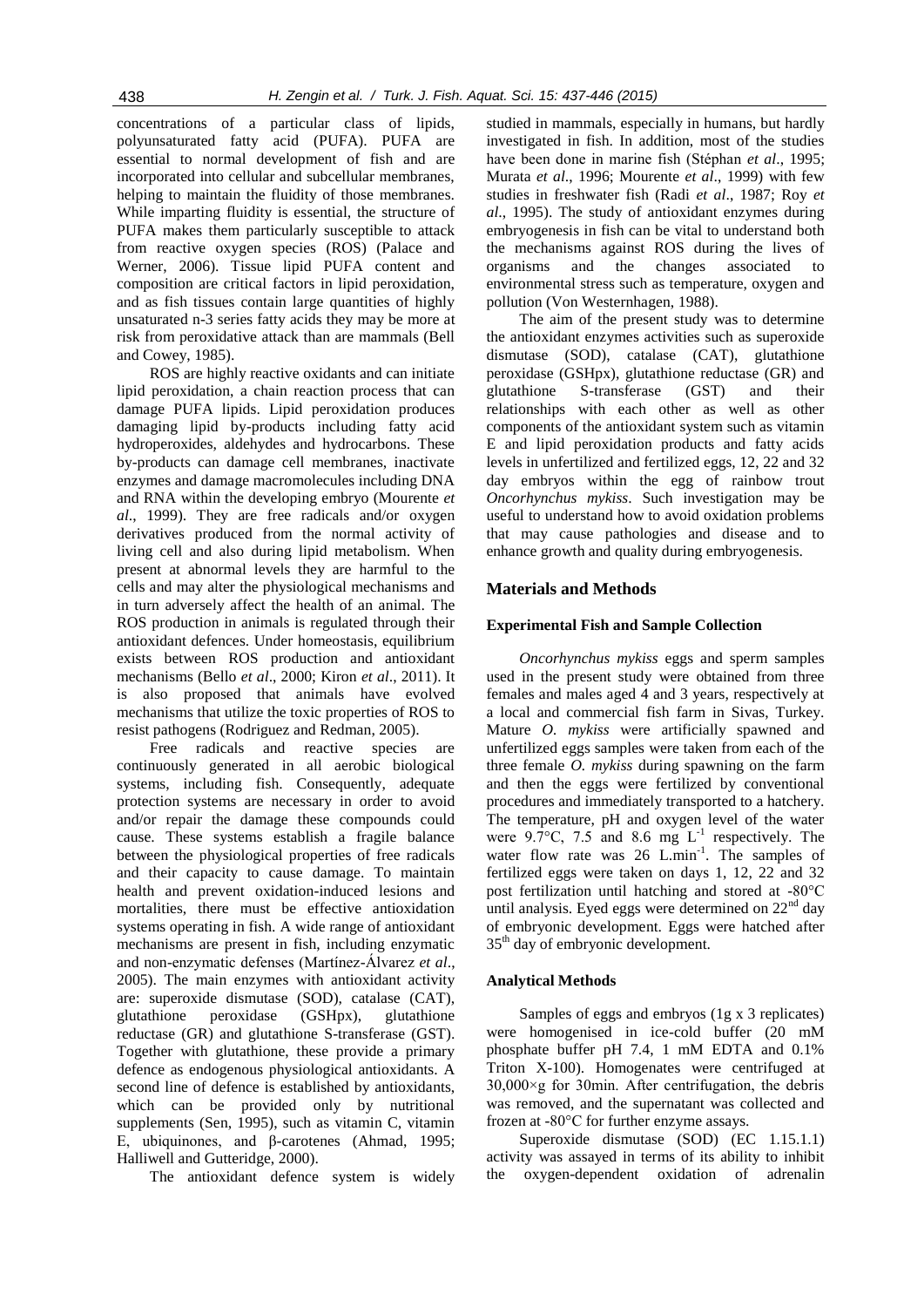(epinephrine) to adenochrome by xanthine oxidase plus xanthine (Panchenko *et al*., 1975). The reaction was followed at 480 nm and one unit of SOD activity is defined as the amount of the enzyme causing 50% inhibition of the rate of adenochrome production at 26°C. Solutions used in SOD activity measurement was made fresh daily. The assays were run by adding to the cuvette sequentially 0.05 M potassium phosphate buffer pH 7.8/0.1 mM EDTA, 100 ul adrenaline, 100 µl xanthine and 200 µl sample. The reaction was then initiated by adding 20 µl xanthine oxidase.

Catalase (CAT) (EC 1.11.1.6) activity was measured by following the reduction of hydrogen peroxide  $(H_2O_2)$  at 30°C and 240 nm using the extinction coefficient  $0.04$  mM<sup>-1</sup> cm<sup>-1</sup> (Beers and Sizer, 1952). Immediately before assay, a stock solution was prepared. The quartz assay cuvette contained 50μl sample solution in a final volume of 250 μl containing 67 mM phosphate buffer pH 7.0 and 20 mM  $H_2O_2$ . One unit of CAT represents the amount of enzyme that decomposes 1  $\mu$ mol of  $H_2O_2$ per minute.

Glutathioneperoxidase (GSHpx) (EC 1.11.1.9) was assayed by following the rate of NADPH oxidation at 340 nm by the coupled reaction with glutathione reductase (Bell *et al*., 1985). The GSSG generated by GSHpx was reduced by GR and NADPH oxidation was monitored at 340 nm. The quartz assay cuvette contained the reaction mixture consisted of 50 mM potassium phosphate buffer (pH 7.1), 1 mM EDTA, 3.6 mM reduced glutathione (GSH), 3.6 mM sodium azide, 1 IU ml<sup>-1</sup> glutathione reductase,  $0.2$  mM NADPH and  $0.05$  mM  $H<sub>2</sub>O<sub>2</sub>$ . Moreover, 0.05 mM cumene hydroperoxide was used as substrate instead of hydrogen peroxide. Sample was added and specific activities were determined using the extinction coefficient of 6.22 mM<sup>-1</sup> cm<sup>-1</sup>.

Glutathione reductase (GR) (EC 1.6.4.2) activity was determined by the oxidation of NADPH at 340 nm using the extinction coefficient  $6.22 \text{ mM}^{-1} \text{ cm}^{-1}$ . Reaction mixture in quartz assay cuvette consisted of 0.1 M potassium phosphate buffer (pH 7.2), 2 mM EDTA, 0.63 mM NADPH and 0.15 mM oxidised glutathione (GSSG). The reaction initiated by the addition of the sample.

Glutathione S-transferase (GST) (EC 2,5,1,18) activity was measured at 340 nm with 1 mM 1-chloro-2,4-dinitrobenzene (CDNB) and 1 mM glutathione (GSH) in 100 mM potassium phosphate buffer, pH 6.5. The quartz assay cuvette containing 100 mM potassium phosphate buffer pH 6.5. 100 ml GSH and 100 ml CDNB were prepared and the reaction initiated by the addition of 50 ml sample. Specific activities were determined using an extinction coefficient of 9.6 mM<sup>-1</sup> cm<sup>-1</sup>.

## **Fatty Acid Analyses**

Total lipid contents of the eggs and embryos

were extracted after homogenization in 3:2 (v/v) hexane isopropanol mixtures according to procedures described by Hara and Radin (1978). All solvents contained 0.01% butylated hydroxytoluene as antioxidant. Fatty acid methyl esters were prepared from total lipid by acid-catalyzed transmethylation at 55°C for 15 h according to method of Christie, 1990. They were analyzed in a GC-17A Shimadzu gas chromatography equipped with SPTM-2380 fused silica capillary column 30 m x  $0.25$  mm x  $0.2 \mu$ m film thicknes.

The level of Vitamin A, D, E, K and Cholesterol, Stigmasterol and β-sitosterol were analysed by Shimadzu full VP series HPLC according to the method of Katsanidis and Addis, 1999. Total protein levels were spectrophotometrically measured at 750 nm according to the method of Lowry *et al*., 1951 with bovine serum albumin as a standard. Glutathione (GSH) levels were spectrophotometrically measured according to the method of Teare *et al*. 1993. This method is based on the reduction of GSSG to GSH in the presence of glutathione reductase and NADPH, and formation of the colored product which is formed by the reaction of GSH with DTNB (5,5'-dithio-bis(2-nitrobenzoic acid)), followed by its absorbance at 412 nm. Malondialdehyde (MDA) levels were spectrophotometrically measured. Thiobarbituric acid-reactive substances (TBARs) were assayed at 532 nm according to the method of Salih *et al*. (1987).

### **Statistical Analysis**

The statistical analyses were performed using a commercial statistical program (SPSS 15.0) for Windows. All analytical determinations were performed in triplicate and the mean values were reported. All data are statistically compared by one way variance analysis (ANOVA) and comparisons between means were performed with Tukey's test. Differences between means were reported as significant if P<0.05.

#### **Results**

Fatty acid compositions from unfertilized *O. mykiss* eggs to 32 day embryo are shown in Table 1. Throughout the embryogenesis, total polyunsaturated fatty acid ( $\Sigma$ PUFA) were dominated by C22:6n-3, C22:5n-3, C20:5n-3, C20:4n-6, C18:2n-6, and C18:3n-3. C16:0, C18:0 and C14:0 were the most common saturated fatty acids. The major constituents of monounsaturated fatty acids (MUFA) were C18:1n-9 and C16:1n-7.

The most significant  $(P<0.05)$  depletion was observed in total monounsaturated fatty acid (ΣMUFA), which fell from 26.19% in 12 day embryo to 21.78% in 22 day embryo found in eyed eggs stage. The percentages of ΣMUFA decreased significantly (P<0.05) due to the decrease in the content of the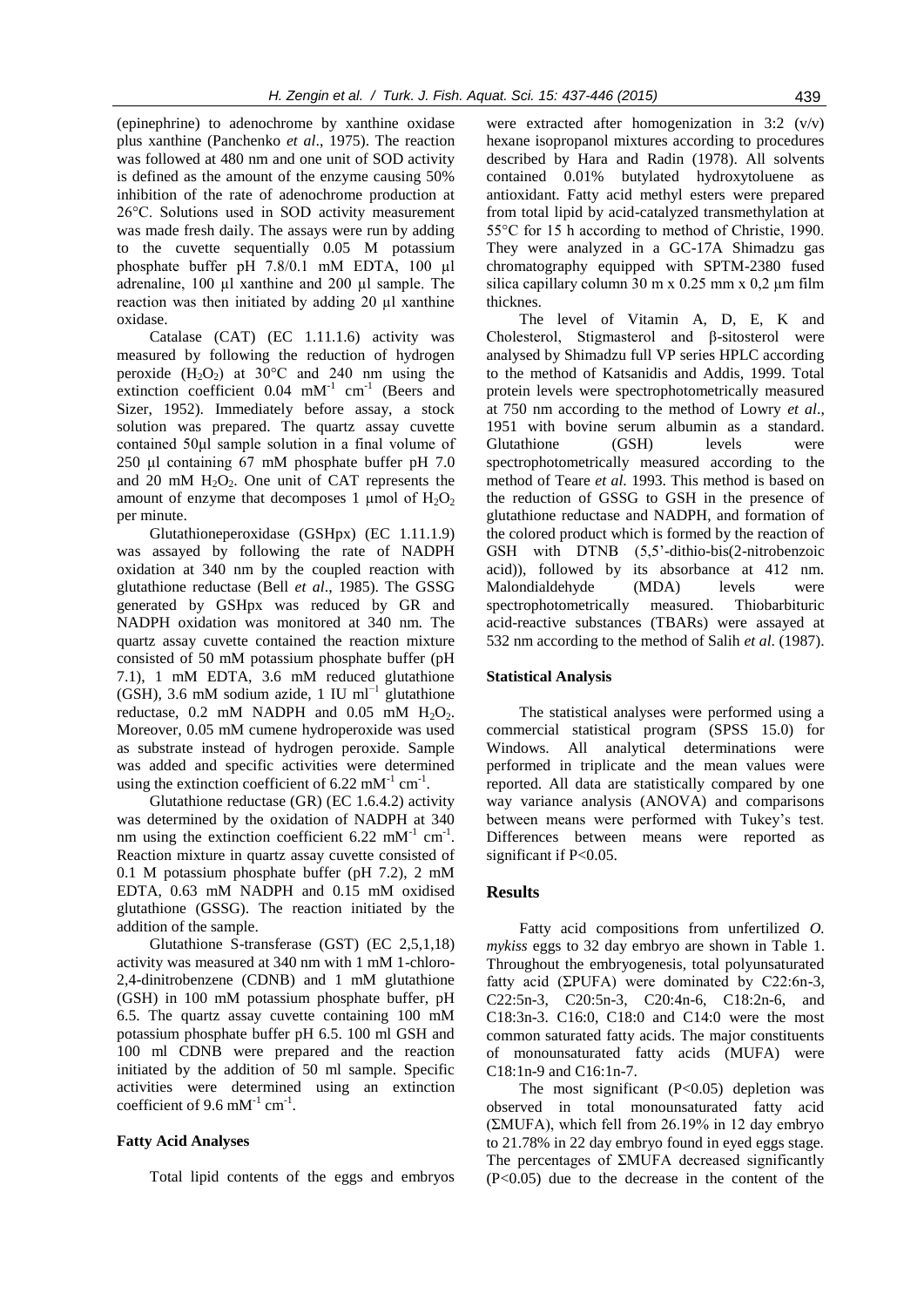most abundant unsaturated fatty acid, C18:1n9 while a significant increase was observed in the total saturated fatty acids (ΣSFA), due to the increase in the content of the most abundant saturated fatty acid, C16:0 which rose from 13.82% in unfertilized eggs to 15.05% in 22 day embryo.

Throughout the period of embryogenesis, total polyunsaturated fatty acid (ΣPUFA) formed 54.21% of the total fatty acid in 22 day embryo and consisted mainly of total n-3 fatty acid, followed by total n-6 fatty acid. The individual fatty acids contribution to the total polyunsaturated fatty acid was represented by C20:5n-3, C22:5n-3 and C22:6n-3 as total n-3 and

C20:4n-6 as total n-6 fatty acids. The PUFA content in 12 day embryo was found to be lower than in the other embryonic stages (P<0.05).

The levels of total protein, glutathione (GSH) and MDA in fish *O. mykiss* unfertilized and fertilized eggs, 12, 22 and 32 day embryos are reported in Table 2. The amount of proteins decreased significantly in fertilized eggs and 12 day embryo  $(P<0.01)$ , the amount of protein in 32 day embryo was detected to increase significantly (P<0.001), to reach a maximum value (47.64±1.66). The difference in the protein content between unfertilized eggs and 22 day embryo was found statistically insignificant (P>0.05). The

**Table 1**. Changes in fatty acid composition in unfertilized and fertilized eggs, 12, 22 and 32 day embryos of *Oncorhynchus mykiss*\*

| Fatty acids                          | Unfertilized eggs             | Fertilized eggs                                   | 12 day embryo                 | 22 day embryo                                                                                  | 32 day embryo                 |
|--------------------------------------|-------------------------------|---------------------------------------------------|-------------------------------|------------------------------------------------------------------------------------------------|-------------------------------|
| C14:0                                | $1.70 \pm 0.01$ <sup>a</sup>  | $1.69 \pm 0.04$ <sup>a</sup>                      | $1.76 \pm 0.04^a$             | $1.57 \pm 0.03^b$                                                                              | $1.70 \pm 0.04^a$             |
| C15:0                                | $0.32 \pm 0.00^a$             | $0.34 \pm 0.01^{ab}$                              | $0.36 \pm 0.00^b$             | $0.36 \pm 0.00^b$                                                                              | $0.32 \pm 0.02^{\text{a}}$    |
| C16:0                                | $13.82 \pm 0.02^a$            | $14.92 \pm 0.01^{\mathrm{b}}$                     | $14.54 \pm 0.03$ <sup>c</sup> | $15.05 \pm 0.05^{\circ}$                                                                       | $14.49 \pm 0.07$ <sup>c</sup> |
| C17:0                                | $0.39 \pm 0.01^a$             | $0.40 \pm 0.01^{ab}$                              | $0.39 \pm 0.00^a$             | $0.43 \pm 0.01^b$                                                                              | $0.40 \pm 0.01^a$             |
| C18:0                                | $5.60 \pm 0.01^{\text{a}}$    | $5.42 \pm 0.01^b$                                 | 5.09 $\pm$ 0.05 <sup>c</sup>  | $5.81 \pm 0.07$ <sup>d</sup>                                                                   | $5.60 \pm 0.06^a$             |
| C22:0                                | $0.67 \pm 0.00^a$             | $0.81 \pm 0.03^b$                                 | $0.95 \pm 0.02$ <sup>c</sup>  | $0.56 \pm 0.04$ <sup>d</sup>                                                                   | $0.71 \pm 0.05^a$             |
| C24:0                                | $0.22 \pm 0.02^a$             | $0.19 \pm 0.00^{ab}$                              | $0.16 \pm 0.01^b$             | $0.22 \pm 0.00^a$                                                                              | $0.21 \pm 0.03^{ab}$          |
| $\Sigma$ SFA                         | $22.71 \pm 0.01^a$            | $23.78 \pm 0.06^b$                                | $23.25 \pm 0.05^{\circ}$      | $24.01 \pm 0.06^b$                                                                             | $23.43 \pm 0.16$ <sup>c</sup> |
| $C16:1n-7$                           | $3.48 \pm 0.01^a$             | $3.61 \pm 0.02^b$                                 | $3.79 \pm 0.04$ <sup>c</sup>  | $3.18 \pm 0.02$ <sup>d</sup>                                                                   | $3.45 \pm 0.05^a$             |
| C17:1                                | $0.15 \pm 0.00^a$             | $0.14 \pm 0.01^a$                                 | $0.18 \pm 0.02^b$             | $0.12 \pm 0.00^a$                                                                              | $0.13 \pm 0.01^a$             |
| $C18:1n-9$                           | $19.85 \pm 0.06^a$            | $19.20 \pm 0.05^b$                                | $20.31 \pm 0.02$ <sup>c</sup> | $16.50\pm0.03^{\rm d}$                                                                         | $18.84 \pm 0.05^e$            |
| $C20:1n-9$                           | $1.52 \pm 0.01^a$             | $1.43 \pm 0.01^b$                                 | $1.44 \pm 0.02^b$             | $1.46 \pm 0.01^b$                                                                              | $1.47 \pm 0.02^b$             |
| C22:1                                | $0.43 \pm 0.00^a$             | $0.47 \pm 0.03^{ab}$                              | $0.48 \pm 0.02^{ab}$          | $0.52 \pm 0.01^b$                                                                              | $0.42 \pm 0.03^{\text{a}}$    |
| $\Sigma$ MUFA                        | $25.43 \pm 0.05^a$            | $24.85 \pm 0.09^b$                                | $26.19 \pm 0.07$ <sup>c</sup> | $21.78 \pm 0.03$ <sup>d</sup>                                                                  | $24.31 \pm 0.01^e$            |
| $C18:3n-3$                           | $2.45 \pm 0.02^{\text{a}}$    | $2.29 \pm 0.02^b$                                 | $2.43 \pm 0.03^{\text{a}}$    | $2.09 \pm 0.02$ <sup>c</sup>                                                                   | $2.58 \pm 0.06$ <sup>d</sup>  |
| $C20:5n-3$                           | $8.28 \pm 0.07$ <sup>a</sup>  | $8.52 \pm 0.04^b$                                 | $8.33 \pm 0.04$ <sup>a</sup>  | $9.40 \pm 0.05$ <sup>c</sup>                                                                   | $8.08 \pm 0.07$ <sup>d</sup>  |
| $C22:5n-3$                           | $3.52 \pm 0.02^{ab}$          | $3.59 \pm 0.06^a$                                 | $3.43 \pm 0.03^b$             | $3.87 \pm 0.04$ <sup>c</sup>                                                                   | $3.60 \pm 0.02^{\text{a}}$    |
| $C22:6n-3$                           | $24.81 \pm 0.02^{\text{a}}$   | $23.88 \pm 0.05^b$                                | $22.77 \pm 0.03$ <sup>c</sup> | $27.34 \pm 0.02$ <sup>d</sup>                                                                  | $24.64\pm0.04^e$              |
| $\Sigma$ n-3                         | $39.06 \pm 0.08$ <sup>a</sup> | $38.28 \pm 0.13^b$                                | $36.96 \pm 0.03$ <sup>c</sup> | $42.70 \pm 0.06$ <sup>d</sup>                                                                  | $38.90 \pm 0.09^a$            |
| $C18:2n-6$                           | $7.81 \pm 0.04$ <sup>a</sup>  | $8.17 \pm 0.03^b$                                 | $8.75 \pm 0.07$ <sup>c</sup>  | $6.46 \pm 0.07$ <sup>d</sup>                                                                   | $8.34 \pm 0.05^e$             |
| $C18:3n-6$                           | $0.26 \pm 0.00^a$             | $0.28 \pm 0.01^b$                                 | $0.29 \pm 0.00^{\rm bc}$      | $0.30 \pm 0.01$ <sup>c</sup>                                                                   | $0.20 \pm 0.00$ <sup>d</sup>  |
| $C20:2n-6$                           | $1.36 \pm 0.01^a$             | $1.29 \pm 0.01^a$                                 | $1.35 \pm 0.03^{\text{a}}$    | $1.10\pm0.01^b$                                                                                | $1.51 \pm 0.04$ <sup>c</sup>  |
| $C20:3n-6$                           | $0.71 \pm 0.01^a$             | $0.80 \pm 0.02^b$                                 | $0.90 \pm 0.04$ <sup>c</sup>  | $0.63 \pm 0.01$ <sup>d</sup>                                                                   | $0.70 \pm 0.03$ <sup>ad</sup> |
| $C20:4n-6$                           | $2.66 \pm 0.03^{\text{a}}$    | $2.55 \pm 0.02^a$                                 | $2.32 \pm 0.03^b$             | $3.02 \pm 0.06$ <sup>c</sup>                                                                   | $2.61 \pm 0.07$ <sup>a</sup>  |
| $\Sigma$ n-6                         | $12.80 \pm 0.02^{\text{a}}$   | $13.09 \pm 0.05^b$                                | $13.60 \pm 0.03$ <sup>c</sup> | $11.51 \pm 0.05^{\text{d}}$                                                                    | $13.36 \pm 0.09^e$            |
| $\Sigma$ PUFA                        | $51.86 \pm 0.06^a$            | $51.38 \pm 0.14^b$                                | $50.56 \pm 0.05$ <sup>c</sup> | $54.21 \pm 0.03$ <sup>d</sup>                                                                  | $52.26 \pm 0.17$ <sup>e</sup> |
| $\Sigma$ n-3/ $\Sigma$ n-6<br>"лл 1. | $3.05 \pm 0.01^a$             | $2.92 \pm 0.01^b$<br>$\sim$ 1.0 $\sim$<br>11.71.1 | $2.72 \pm 0.01$ <sup>c</sup>  | $3.71 \pm 0.02^d$<br>$\mathbf{1} \cap \mathbf{1} \neq \mathbf{1}$ $\mathbf{1} \neq \mathbf{1}$ | $2.91 \pm 0.02^b$             |

\*The data are expressed as percentages of total fatty acids. Each value is the mean*±*S.E. (standard error) of 3 repetitions. Superscripts after values in a same line with different letters represent significant difference (P<0.05). Σ: Total. ΣSFA: Total Saturated Fatty Acid. ΣMUFA: Total Monounsaturated Fatty Acid. Σn-3: Total n-3 Fatty Acid. Σn-6: Total n-6 Fatty Acid. ΣPUFA: Total Polyunsaturated Fatty Acid.

**Table 2.** Changes in Total Protein, GSH and MDA in unfertilized and fertilized eggs, 12, 22 and 32 day embryos of *Oncorhynchus mykiss*\*

|                    | Unfertilized eggs             | Fertilized eggs             | 12 dav embrvo               | 22 day embryo                 | 32 day embryo                 |
|--------------------|-------------------------------|-----------------------------|-----------------------------|-------------------------------|-------------------------------|
| Total Protein mg/g | $37.22 \pm 1.49$ <sup>a</sup> | $28.67\pm2.92$ °            | 28.54 $\pm$ 0.91 $\degree$  | 34.55 $\pm$ 1.53 <sup>a</sup> | 47.64 $\pm$ 1.66 $a$          |
| $GSH \mu g/g$      | $28.07 \pm 1.45$ <sup>a</sup> | 35.55 $\pm$ 1.47 $\degree$  | $26.50\pm0.75$ <sup>a</sup> | 41.56 $\pm$ 2.02 <sup>d</sup> | 54.72 $\pm$ 1.28 $^{\circ}$   |
| $MDA$ nmol/g       | 49.30 $\pm$ 1.44 <sup>a</sup> | 57.44 $\pm$ 1.70 $^{\circ}$ | 57.44 $\pm$ 1.76 $a$        | $48.23 \pm 1.34$ <sup>a</sup> | 44.51 $\pm$ 1.42 <sup>b</sup> |

\*Each value is the mean±S.E. (standard error) of 3 repetitions. Superscripts after values in a same line with different letters represent significant difference. a: P>0.05, b: P<0.05, c: P<0.01, d: P<0.001.

a: Values of P>0.05 is not statistically significant.

b: Values of P<0.05 is statistically significant.

c: Values of P<0.01 is statistically more significant

d: Values of P<0.001 is statistically most significant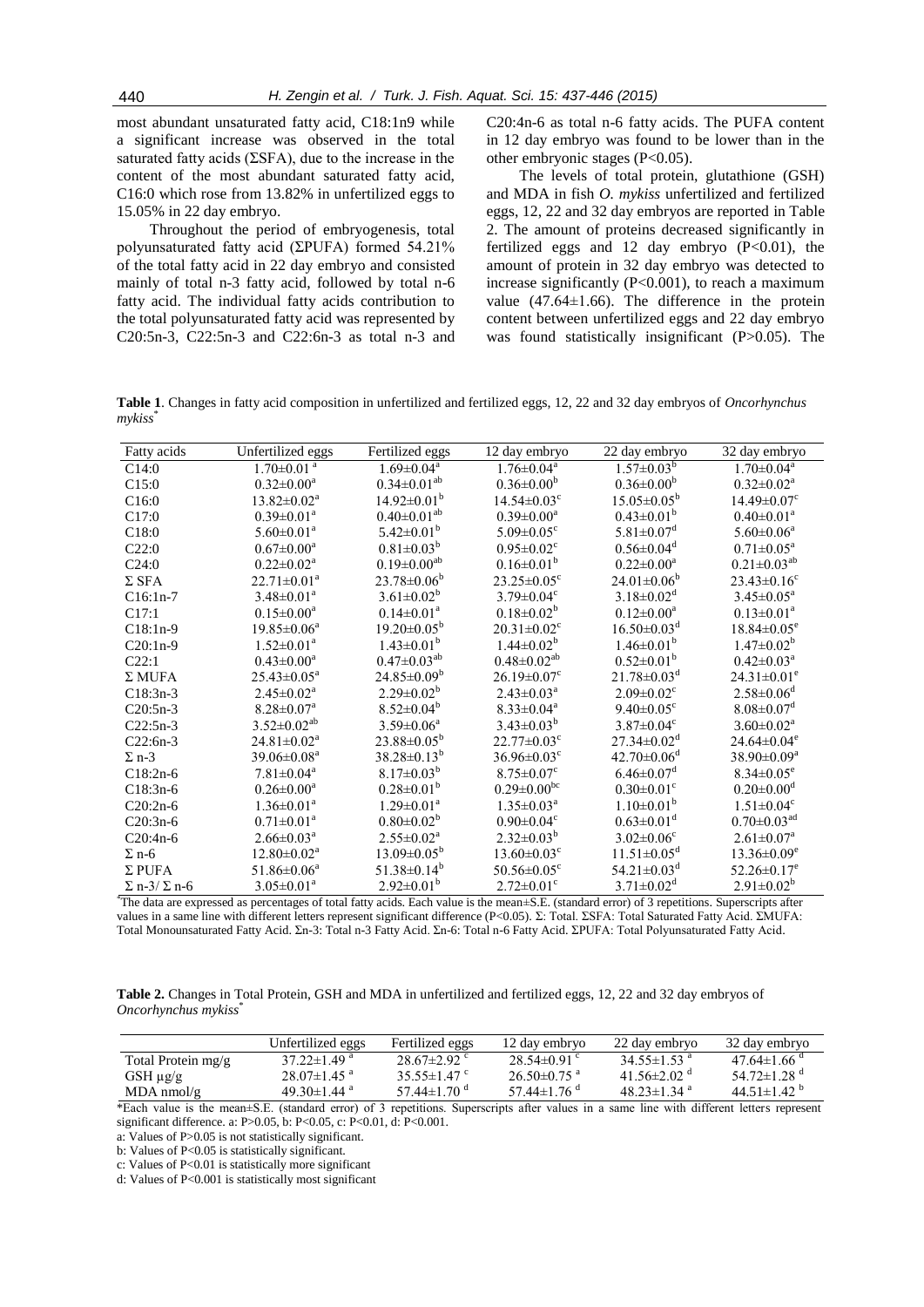difference in the glutathione concentration between unfertilized eggs and 12 day embryo was found statistically insignificant (P>0.05). While the glutathione concentration in the fertilized eggs exhibited significantly (P<0.01) high values, the most significant increase was detected in 22 day embryo and 32 day embryo of both groups  $(P<0.001)$ 

The level of lipid peroxides, as indicated by assayable MDA, was significantly (P<0.001) higher in fertilised eggs and 12 day embryo (57.44±1.70 and 57.44±1.76, respectively) than in unfertilized eggs and 22 and 32 day embryos (Table 2). The level of MDA showed an important decrease in 32 day embryo (P<0.05). Statistical difference between unfertilized eggs and 22 day embryo was not observed  $(P>0.05)$ .

The specific activity of the antioxidant enzymes is shown in Table 3. Considering the change in the superoxide dismutase (SOD) activity, an important decrease was detected in fertilized eggs, 12 day embryo and 22 day embryo compared to unfertilized eggs (P<0.001). There was no significant SOD activity difference in 32 day embryo (P>0.05). The activity of catalase (CAT) was found insignificant between unfertilized eggs and 32 day embryo (P>0.05). However, it was found significantly higher in fertilized eggs, 12 day embryo and 22 day embryo (P<0.001, P<0.01). Compared to unfertilized eggs, GSHpx activity was found to increase slightly in fertilized eggs, but decrease in 12 day embryo (P<0.05). While there was no difference between unfertilized eggs and 22 day embryo  $(P>0.05)$ , GSHpx activity was found to increase at a significant amount in 32 day embryo (P<0.001).

The highest GR activity (P<0.01) was observed in 22 day embryo, the lowest in fertilized eggs (P<0.001). Similar GR activity values were examined between unfertilized eggs and 12 day embryo (P>0.05). Compared to unfertilized eggs, GR activity (P<0.05) was found to decrease slightly in 32 day embryo (P<0.01). The highest GST activity was found in 22 day embryo, the lowest in fertlized eggs (P<0.001). Compared to unfertilized eggs, it decreased in 12 day embryo and 32 day embryo (P<0.05, P<0.01).

Table 4 shows the leves of Retinol  $(\mu g/g)$ , Vitamin  $D_3$  ( $\mu$ g/g),  $\delta$ -Tocopherol ( $\mu$ g/g),  $\alpha$ -Tocopherol ( $\mu$ g/g), Vitamin K<sub>2</sub> ( $\mu$ g/g), Cholesterol (mg/g), Stigmasterol ( $\mu$ g/g) and β-sitosterol ( $\mu$ g/g).

When retinol levels were examined throughout the embryogenesis, there were no significant differences from unfertilized eggs to 12 day embryo. Similarly, there were no differences in the level of retinol between 22 and 32 day embryos of *O. mykiss*, but an increase was observed in 22 day embryo. A steady increase in vitamin  $D_3$  level was noted throughout the development  $(P<0.05, P<0.01$  $P<0.001$ ).  $\delta$ -Tocopherol level remained relatively constant throughout the experimental period before increasing sharply in 32 day embryo  $(P<0.001)$ .  $\alpha$ -Tocopherol did not show any marked change during the embryonic development except for fertilized eggs where a significant  $(P<0.01)$  decrease was noted (Table 4). In the development stage of *O. mykiss*'s

**Table 3.** Changes in antioxidant enzymes, superoxide dismutase (SOD), catalase (CAT), glutathione peroxidase (GSHpx), glutathione reductase (GR) and glutathione S-transferase (GST) activities in unfertilized and fertilized eggs, 12, 22 and 32 day embryos of *Oncorhynchus mykiss*\*

|                          | Unfertilized eggs             | Fertilized eggs                 | 12 day embryo                   | 22 day embryo                   | 32 day embryo                   |
|--------------------------|-------------------------------|---------------------------------|---------------------------------|---------------------------------|---------------------------------|
| SOD (U/g)                | $8.33 \pm 0.37$ <sup>a</sup>  | $4.25 \pm 0.17$ <sup>d</sup>    | $5.05 \pm 0.12^{\circ}$         | $4.75 \pm 0.16^{\circ}$         | $7.61 \pm 0.11$ <sup>a</sup>    |
| $CAT (\mu g/g/1min)$     | $25.67 \pm 2.40^{\circ}$      | 57.01 $\pm$ 2.88 <sup>d</sup>   | 34 01 $\pm$ 1 11 <sup>c</sup>   | $36.33 \pm 1.33$ <sup>c</sup>   | 24 01 ± 2.88 <sup>a</sup>       |
| $GSHpx$ (U/g/1min)       | $14.07 \pm 0.52$ <sup>a</sup> | $17.01 \pm 1.11^b$              | $11.01\pm0.58^{b}$              | $15.33 \pm 1.21^{\circ}$        | $26.67\pm0.88$ <sup>d</sup>     |
| GR(U/g/1min)             | $3.51 \pm 0.51^a$             | $1.57 \pm 0.23$ <sup>d</sup>    | $3.51 \pm 0.51^a$               | $4.33 \pm 0.16^{\circ}$         | 3 17 $\pm$ 0 17 <sup>b</sup>    |
| $\text{GST}$ (µg/g/1min) | $475.01\pm33.29$              | $275.01 \pm 34.03$ <sup>d</sup> | 416 67 $\pm$ 16 17 <sup>b</sup> | 510.01 $\pm$ 17.28 <sup>b</sup> | 376 67 $\pm$ 13 21 <sup>c</sup> |

\* The meaning of the symbols is given under Table 2.

**Table 4.** Changes in Vitamin A, D, E, K and Cholesterol, stigmasterol and β-sitosterol contents in unfertilized and fertilized eggs, 12, 22 and 32 day embryos of *Oncorhynchus mykiss*\*

|                                       | Unfertilized eggs          | Fertilized eggs               | 12 day embryo                 | 22 day embryo                 | 32 day embryo                 |
|---------------------------------------|----------------------------|-------------------------------|-------------------------------|-------------------------------|-------------------------------|
| Retinol (vit. A) $\mu$ g/g tissue     | $1.24 \pm 0.02^a$          | $1.26 \pm 0.04^a$             | $1.19 \pm 0.02^a$             | $1.43\pm0.06^{\circ}$         | $1.11 \pm 0.01^b$             |
| Vitamin $D_3 \mu g/g$ tissue          | $1.31 \pm 0.05$            | $1.49 \pm 0.11^b$             | $1.37 \pm 0.07^b$             | $1.69 \pm 0.02$ <sup>c</sup>  | $1.73 \pm 0.08$ <sup>d</sup>  |
| $\delta$ -Tocopherol $\mu$ g/g tissue | $1.48 \pm 0.12$            | $1.13 \pm 0.07$ <sup>c</sup>  | $1.04 \pm 0.01$ <sup>c</sup>  | $0.96 \pm 0.05$ <sup>c</sup>  | $5.22 \pm 0.07$ <sup>d</sup>  |
| $\alpha$ -Tocopherol $\mu$ g/g tissue | $28.12 \pm 1.85^a$         | $25.21 \pm 0.93$ <sup>c</sup> | $28.98 \pm 0.54$ <sup>a</sup> | $30.01 \pm 1.13^a$            | $29.73 \pm 1.19^a$            |
| Vitamin $K_2 \mu g/g$ tissue          | $11.71 \pm 0.32$           | $14.85 \pm 0.33$ <sup>c</sup> | $13.78 \pm 0.41^{\circ}$      | $15.08 \pm 1.11$ <sup>c</sup> | $14.01\pm0.58^{b}$            |
| Cholesterol $mg/g$ tissue             | $1.65 \pm 0.02^{\text{a}}$ | $1.81 \pm 0.01^b$             | $1.71 \pm 0.03^{\text{a}}$    | $1.98 \pm 0.09$ <sup>c</sup>  | $1.79 \pm 0.01^{\mathrm{b}}$  |
| Stigmasterol $\mu$ g/g tissue         | $132.69 \pm 1.64$          | $98.33 \pm 1.23$ <sup>c</sup> | 94.99 $\pm$ 1.21 <sup>c</sup> | $92.67 \pm 1.33$ <sup>c</sup> | $97.55 \pm 1.18$ <sup>c</sup> |
| $\beta$ -sitosterol $\mu$ g/g tissue  | $0.19 \pm 0.06$            | $0.26 \pm 0.04^{\circ}$       | $0.47 \pm 0.01$ <sup>c</sup>  | $0.12\pm0.01^b$               | $0.11 \pm 0.01^b$             |

\* The meaning of the symbols is given under Table 2.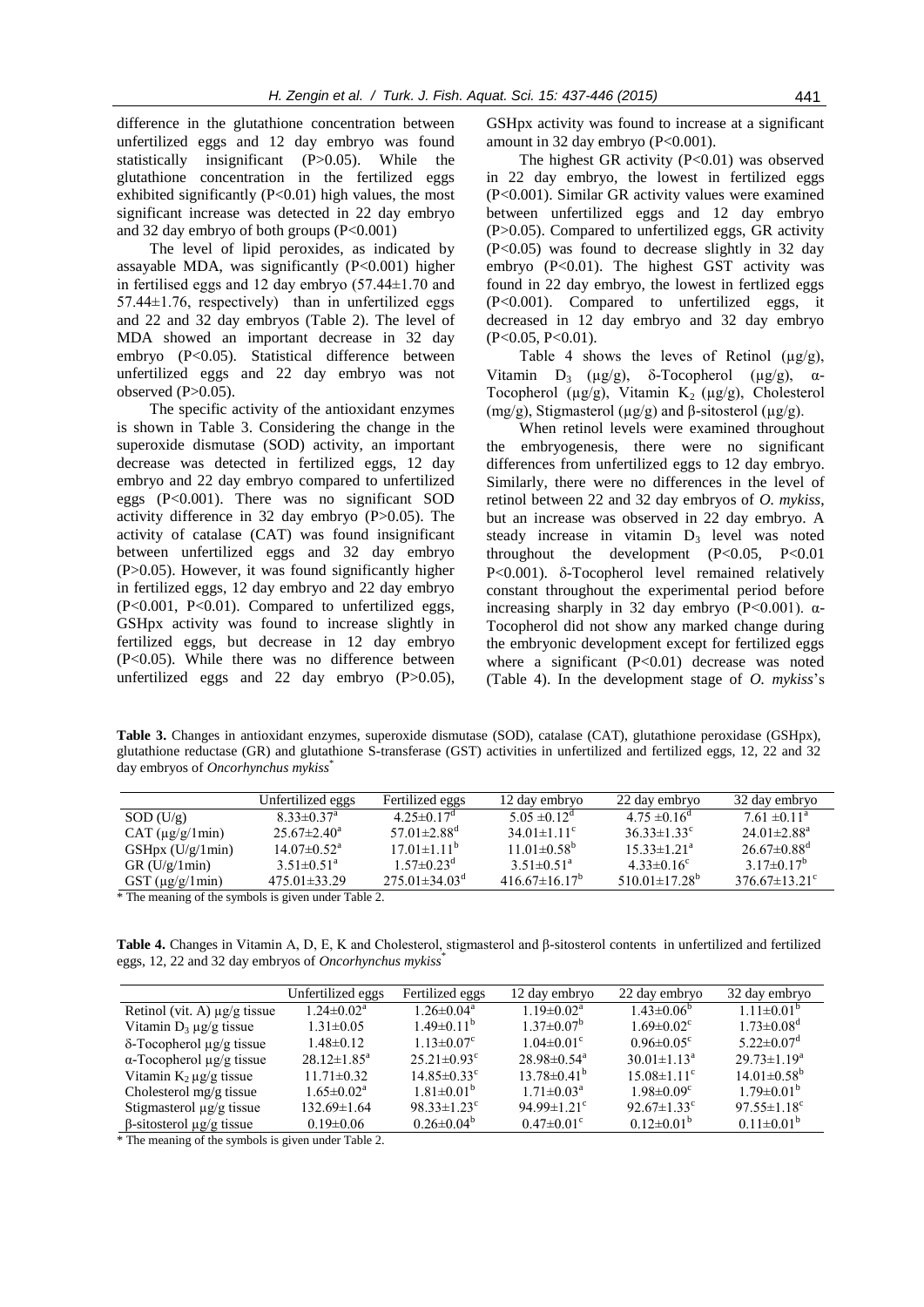eggs and embryos, an important  $(P<0.05, P<0.01)$ fluctuation with a decreasing and increasing trend in vitamin  $K_2$  levels was observed. This fluctuation seen in the *O. mykiss*'s eggs and embryos, showed a significant (P<0.01) increase in 22 day embryo. Similar to vitamin  $K<sub>2</sub>$  level, in the development stage of the *O. mykiss*'s eggs and embryos, an important  $(P<0.05, P<0.01)$  fluctuation with a decreasing and increasing trend in cholesterol levels was observed. A significant  $(P<0.01)$  increase was shown in 22 day embryo.

The highest stigmasterol level was observed in unfertilized eggs. Although there were no significant differences in stigmasterol levels from fertilized eggs to 32 day embryo a slight decrease was observed during embryonic development. The highest βsitosterol level was observed in 12 day embryo. It was observed that β-sitosterol levels did not show any significant changes in the other embryonic stages.

## **Discussion**

Lipid peroxidation is considered as the main molecular mechanisms involved in the oxidative damage to cell structures and in the toxicity process that lead to cell death. It is a complex process known to occur in both plants and animals. It involves the formation and propagation of lipid radicals, the uptake of oxygen, a rearrangement of the double bonds in unsaturated lipids and the eventual destruction of membrane lipids, with the production of a variety of breakdown products, including alcohols, ketones, alkanes, aldehydes and ethers. Enzymes such as catalase, glutathione peroxidase, glutathione reductase and superoxide dismutase, and non-enzymatic factors such as vitamins A, C and E, glutathione, ubiquinone, iron chelators and thiolcontaining proteins all function to neutralise ROS or byproducts within the cell. As long as the cell, tissue, and whole organism can maintain antioxidant concentrations above the level of ROS generation, cellular components are protected. It is expected that supplementation with adequate antioxidants, as for instance,  $α$ - tocopherol, will keep sensitive cells and organs in healthy conditions and increase lifespan (Palace and Werner, 2006; Dianzani and Barrera, 2008; Repetto *et al*., 2012).

In this study the *O. mykiss* eggs and embryos contained substantial SOD, CAT, GSHpx, GR and GST activities. All these enzyme activities were also detected in unfertilized eggs. This indicates the presences of compounds that can cause oxidative stress and also suggests that the eggs were well protected against peroxidation despite the very high level of PUFA. The results of Mourente *et al*. (1999) in *Dentex dentex* and Díaz *et al*. (2010) in *Acipenser naccarii* in terms of notable antioxidant-enzyme activity in the embryo within the egg support the findings of the present study.

The enzyme activities investigated in this study

showed that the SOD activity in the embryonic development was lower than CAT, GSHpx and GST activities during embryogenesis of *O. mykiss*. The results of this study also showed that the activity of SOD was lowest in fertilized eggs and highest in unfertilized eggs of *O. mykiss* indicating the presence of increased superoxide anion  $(O_2$ ) production in unfertilized eggs. Catalase has one of the highest turnover rates for all enzymes. The enzyme very efficiently promotes the conversion of  $H_2O_2$  to water and molecular oxygen. In this study CAT activity was higher than the SOD activity during embryogenesis of *O. mykiss* and both enzymes act in chain to eliminate the superoxide anions formed. Unlike the SOD activity, CAT activity reached the maximum level in fertilized eggs and decreased gradually until the end of embryogenesis. While CAT activity decreased from fertilized eggs to 32 day embryo, GSHpx activity showed an important increase at the same period. GST activities showed the most important increase in 22 day embryo of eyed eggs stage.

Unlike the results of Díaz *et al*. (2010) in *Acipenser naccarii* showing that the activity corresponding to the GR was detected only after hatching, our results showed GR activity in eggs and embryos of *O.mykiss.* The activity of GR in our study, which had the lowest value of all the enzymes assayed is nonetheless essential for the regeneration of reduced GSH (Miller *et al*., 1993). GSHpx activity should be accompanied by activity of GR. The differences in GSHpx and GR activities may indicate an important role for the glutathione system in embryogenesis as a front line of antioxidant defence. All living organisms have evolved protective systems to minimize injurious events that result from bioactivation of chemicals including xenobiotics and oxidative products of cellular metabolism of molecular oxygen. The major protective system is dependent upon GSH. GSH acts both as a nucleophilic " scavenger " of numerous compounds and their metabolites, via enzymatic and chemical mechanisms, converting electrophilic centers to thioether bonds, and as a cofactor in the GSH peroxidase - mediated destruction of hydroperoxides. GSH depletion to about  $15 - 20\%$  of total glutathione levels can impair the cell's defense against the toxic actions of such compounds and may lead to cell injury and death. Glutathione peroxidase and glutathione reductase are primary responsible for maintenance of the intracellular concentration of GSH (Tian et al., 1999; Leopold and Loscalzo, 2000; Smart and Hodgson, 2008).

Our results on GR activity agree with those of Mourente *et al*. (1999) in *Dentex dentex.* Related to GSHpx activity our results agree with Wiegand *et al*.'s (2000) studies in zebrafish that showed that from early beginning of ontogenesis (2–4 cells) embryos possess detoxication enzymes like GST and GSHpx. These enzymes seem to be constitutive in the embryos. According there is major activity in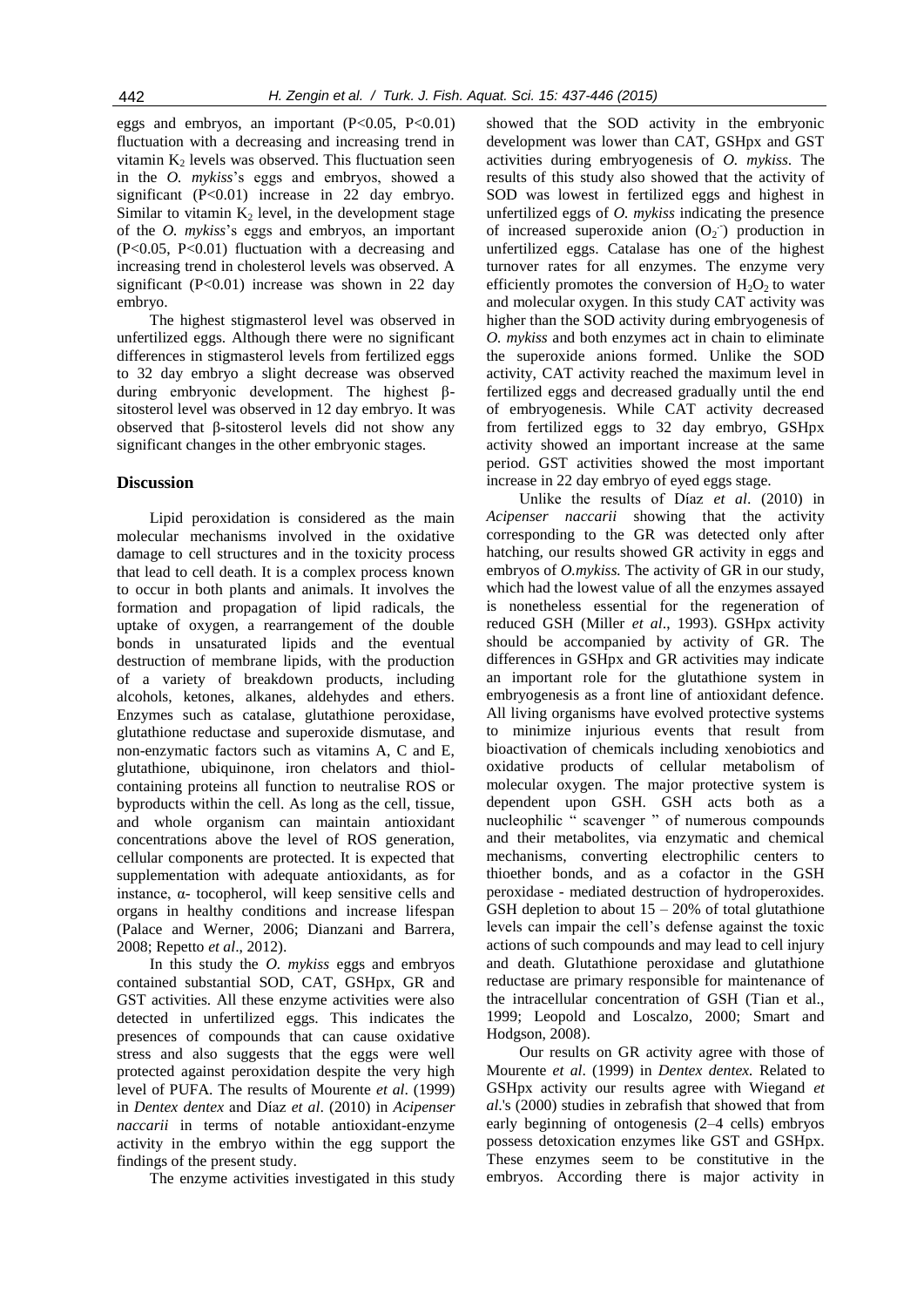fertilized eggs and 22 day embryo showing the need to face free radicals production.

GSHpx acts in conjunction with the tripeptide glutathione (GSH), which is present in cells in high (2-5 mM) concentrations in almost all eukaryotic cells and many procaryotic organisms. It is, besides conjugation, also used to reduce reactive oxygen species. This reaction is catalysed by the GSHpx and the peroxidase function of the GST. The substrate for the catalytic reaction of GSHpx is  $H_2O_2$ , or an organic peroxide ROOH. The GSHpx has a protector role against lipid peroxides and decomposes peroxides to water (or alcohol) while simultaneously oxidising GSH. Significantly, GSHpx competes with catalase for  $H_2O_2$  as a substrate and is the major source of protection against low levels of oxidative stress (Fahey and Sunquist, 1991; Nakano *et al*., 1999; Valko *et al*., 2006).

It is difficult to interpret changes in the activity of antioxidant enzymes occurring in embryonic development of *O. mykiss*, because the activity of these enzymes is also strongly related to the level of oxidative metabolism and depends on many factors such as conformational changes in enzymes caused by oxidants, change in the ratio between SH- and SSgroups in enzymes, nitrate amino acid residues, and reversibly influence the active sites of enzymes (Sunde and Hoekstra, 1980).

It should be noted that the activity of SOD, which catalyzes dismutation of superoxide radicals to  $O_2$  and to the less reactive species  $H_2O_2$ , strongly correlates with the level of redox processes: the more intensive oxygen consumption, the higher the activity of SOD. Changes in the embryonic development occurring under a moderate excess of oxygen in medium indicate that metabolic processes under these conditions are not disturbed. Energy metabolism in embryos is disturbed only under a large excess of oxygen (Bean, 1963; Mc Cord and Fridovich, 1969; Lynch and Fridovich, 1978; Isuev *et al*., 2008). Differential sensitivity of embryos of different animal species to oxygen excess or deficiency is based on different degree of reliability of their antioxidant defense systems (Isuev *et al*., 2008). Janssens *et al*. (2000) reported a correlation between the decline in SOD activity and oxidative metabolism indicating that the enzyme levels of SOD were adjusted to the endogenous source of reactive oxygen species. Decreased production and non-availability of the substrate  $(O_2$ <sup>+</sup>) in response to vitamin E supplementation may be a reason for decreased SOD activities. Palace *et al*. (1993) demonstrated an increase in SOD activity in the tissues of *O. mykiss* fed with vitamin E deficient diets.

Vitamin E is actually a collective term referring to two structural types of molecule: tocopherols and tocotrienols. Both molecule types consist of a phytyl tail, which is embedded in the lipid membrane of cellular and subcellular membranes, and a chroman head, which protrudes to the inner or outer surfaces of

the membrane. The hydroxyl group(s) situated on the chroman head of either tocopherols or tocotrienols are the centre of the vitamin's antioxidant activity. This moiety is typically sacrificed to reduce ROS or lipid peroxyl radicals before they can damage other cellular components (Dimascio *et al*., 1991; Palace and Werner, 2006). By virtue of this ability, one tocopherol molecule can protect up to 1000 lipid molecules in the membrane (Liebler, 1993). The biopotencies of tocopherols, defined as the absorption in the gut, are in the order  $\alpha$ -tocopherol >βtocopherol > γ-tocopherol > δ-tocopherol (Deshpande *et al*., 1996).

The transfer of vitamin E from the yolk to the developing embryo is a gradual process that is probably associated with the assimilation of other lipids from the yolk (Palace and Werner, 2006). King (1985) reported that two weeks after hatching 50-66% of the tocopherol was associated with the yolk in *O. mykiss*. Takeuchi *et al*. (1981) showed that while concentrations of tocopherol changed in the yolk during development from fertilised eggs through embryonic development of ayu (*Plecoglossus altivelis*), the actual total amount of tocopherol in the embryo or larvae stayed the same. However, Cowey *et al*. (1985) found that vitamin E concentrations declined significantly in Atlantic salmon (*Salmo salar*) from the fertilised egg and eye stage to the yolk sac and swim up stages. We have examined an important decrease in vitamin E ( $α$ -tocopherol and  $δ$ tocopherol) level in fertilized eggs of *O. mykiss*, but the level of α-tocopherol in unfertilised eggs and 12 day, 22 day and 32 day embryos except that fertilized eggs remained relatively same. Our α-tocopherol results were found to agree with Takeuchi *et al*.'s (1981) studies in *Plecoglossus altivelis* but in disagreement with Cowey *et al*. (1985)'s studies in *Salmo salar*. Cowey *et al*. (1985) found that vitamin E concentrations declined significantly in Atlantic salmon (*Salmo salar*) from the fertilised egg and eye stage to the yolk sac and swim up stages. In our study, -tocopherol levels from fertilised eggs to 22 day embryo remained relatively constant, but it increased sharply in 32 day embryo  $(P<0.001)$ .

Lipid peroxidation occurs in presence of αtocopherol deficiency. In addition to containing high concentrations of polyunsaturated fatty acids and transition metals, biological membranes of cells and organelles are constantly being subjected to various types of damage (Chance *et al*., 1979; Halliwell and Gutteridge, 1984). Autoxidation of PUFA produces compounds such as fatty acid hydroxyperoxides, fatty acid hydroxides, aldehydes such as malondialdehyde (MDA) and hydrocarbons. Malondialdehyde is formed as an end product of lipid peroxidation and therefore, it is accepted as an indicator of lipid damage by ROS (Sumida *et al*., 1989).

The result of the present study illustrate that the MDA level in fertilised eggs and 12 day embryo was highest which is in agreement with studies by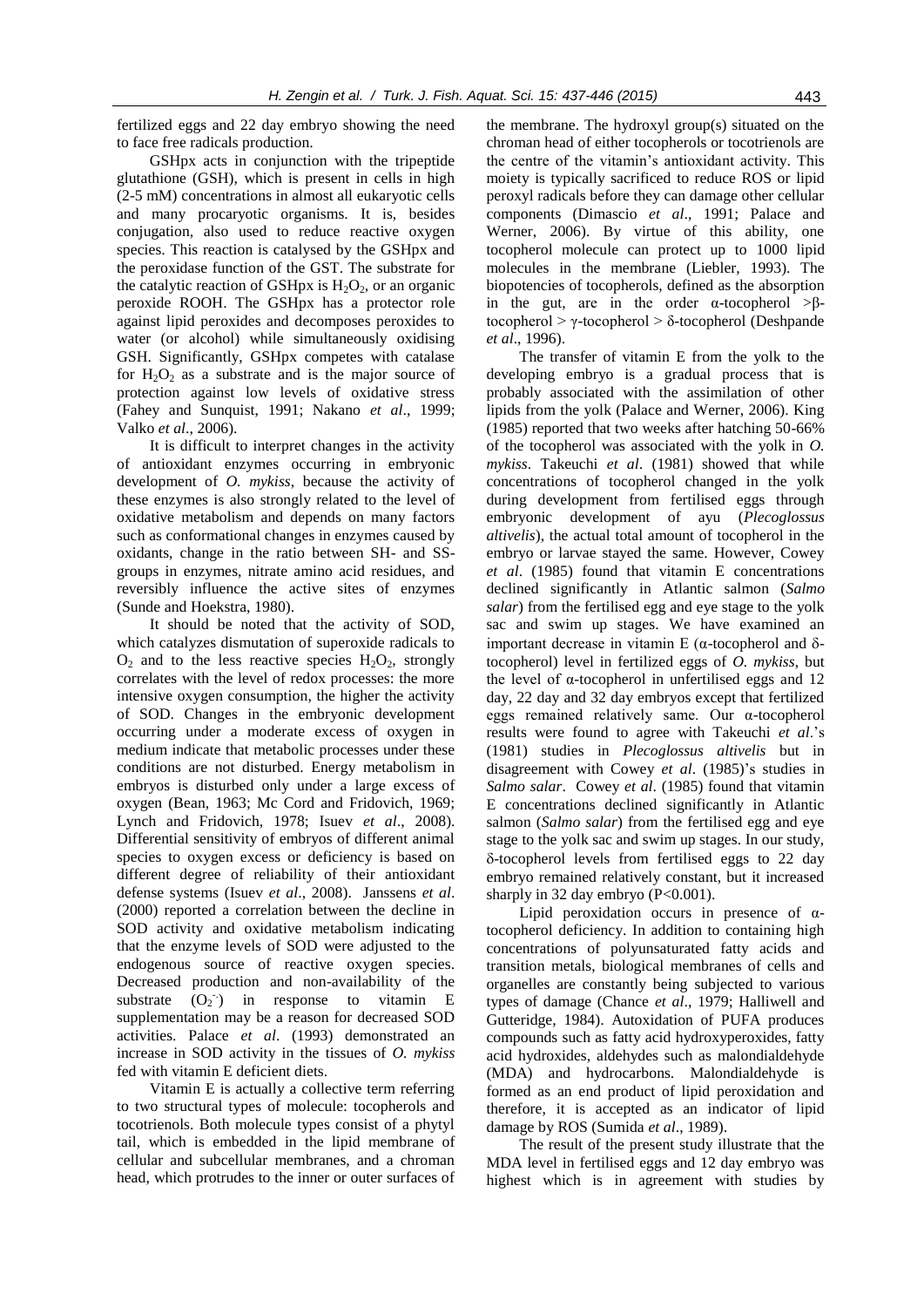Mourente *et al*. (1999) in *Dentex dentex*. They showed that the level of malondialdehyde (MDA) was very high in eggs but it was 3-fold lower in newly hatched larvae. Our study also showed that there is a significant decrease in vitamin E ( $\alpha$ -tocopherol and  $\delta$ tocopherol) level in fertilized eggs of *O. mykiss*. When we look at the PUFA content, consisting mainly of total n-3 fatty acid in fertilised eggs and 12 day embryo, it was found to be lower than in the other embryonic stages. A decrease in the percentage of C22:6n-3 in fertilised eggs and 12 day embryo suggests that the egg lipid PUFA content and composition are critical factors in lipid peroxidation and since fish tissues contain large quantities of highly unsaturated n-3 series fatty acids they may be more at risk from peroxidative attack than mammals (Bell and Cowey, 1985).

These results show the levels of lipid peroxidation products, MDA levels, vitamin E levels and the activities of the embryonic antioxidant enzymes during embryogenesis of *O. mykiss*. The nutritive substances nourishing the embryo during embryogenesis are mainly lipids with a high level of unsaturated fatty acids tending towards oxidation. Protection against oxidation is offered by the antioxidant enzymes in this life phase. Besides, during fish development, early embryonic stages are the most vulnerable stages to environmental stress, like changes in temperature or oxygen content of the water let alone the additional stress due to the increasing pollution (Von Westernhagen, 1988).

In conclusion, this study revealed that measurable amounts of all the antioxidant enzymes were present in *O. mykiss* eggs and embryos prior to hatching and the antioxidant enzymatic defence mechanisms in the freshwater fish *O. mykiss* are operating adequately and support the embryonic development. Further studies will aid to explain the antioxidant enzymatic defences during the yolk sac larvae development of *O. mykiss*.

## **Acknowledgements**

This work was funded by Cumhuriyet University (Sivas, Turkey). We thank to the local and commercial Fish Farm in Zara (Sivas) for providing the eggs and sperm samples.

## **References**

- Ahmad, S. 1995. Preface. In: S. Ahmad (Ed.), Oxidative Stress and Antioxidant Defenses in Biology. Chapman and Hall, New York: 11–17.
- Bean, J. 1963. General effects of oxygen at high tension, in oxygen in animal organism: Prog. Symp. London.
- Beers, R.F. and Sizer, I.W. 1952. Spectrophotometric method for measuring the breakdown of hydrogen peroxide by catalase. Journal of Biological Chemistry, 195: 133–140.
- Bell, J. G. and Cowey, C. B. 1985. Roles of vitamin E and selenium in the prevention of pathologies related to

fatty acid oxidation in salmonids. In: C.B. Cowey, A.M. Mackie and J.G. Bell (Eds.), Nutrition and Feeding in Fish. Academic Press, London: 333–347.

- Bell, J.G., Cowey, C.B., Adron, J.W. and Shanks, A.M. 1985. Some effects of vitamin E and selenium deprivation on tissue enzyme levels and indices of tissue peroxidation in rainbow trout (*Salmo gairdneri*). British Journal of Nutrition, 53: 149–157. doi: http://dx.doi.org/10.1079/BJN19850019
- Bello, A.R.R., Fortes, E., Bello-Klein, A., Bello, A.A., Llesuy, S.F., Robaldo, R.B. and Bianchini, A. 2000. Lipid peroxidation induced by *Clinostomum detruncatum* in muscle of the freshwater fish *Rhamdia quelen*[. Diseases of](https://www.google.com.tr/url?sa=t&rct=j&q=&esrc=s&source=web&cd=2&cad=rja&uact=8&ved=0CCIQFjAB&url=http%3A%2F%2Fwww.researchgate.net%2Fjournal%2F0177-5103_Diseases_of_Aquatic_Organisms&ei=fzTrU-DxPMKhyAOukoFA&usg=AFQjCNFN4gc0RJWM6Rk-ggf9JmDzPcz4Zw) Aquatic Organisms, 42: 233–236. doi:10.3354/dao042233.
- Chance, B., Sies, H. and Boveris, A. 1979. Hydroperoxide metabolism in mammalian organs. Physiological Reviews, 59: 527-605.
- Christie, W.W. 1990. Gas Chromatography and Lipids. The Oil Press: Glascow, 302 pp.
- Cowey, C.B., Bell, J.G., Knox, D., Fraser, A. and Youngson, A. 1985. Lipids and lipid antioxidant systems in developing eggs of salmon (*Salmo salar*). Lipids, 20: 567–572. doi:10.1007/BF02534281
- Deshpande, S.S., Deshpande, U.S. and Salunke, D.K. 1996. Nutritional and health aspects of food antioxidants. In: D.L. Madhavi, S.S. Deshpande and D.K. Salunkhe, (Eds.), Food antioxidants. Technical, toxicological and health perspectives, Marcel Dekker Publishers, New York: 361-470.
- Di Mascio, P., Murphy, M.E. and Sies, H. 1991. Antioxidant defense systems: the role of carotenoids, tocopherols and thiols. American Journal of Clinical Nutrition, 53: 194-200.
- Dianzani, M. and Barrera, G. 2008. Pathology and physiology of lipid peroxidation and its carbonyl products. In: S. Álvarez and P. Evelson (Eds.), Free Radical Pathophysiology. Transworld Research Network: Kerala, India: 19-38.
- Díaz, M.E., Furné, M., Trenzado, C.E., García-Gallego, M., Domezain, A. and Sanz, A. 2010. Antioxidant defences in the first life phases of the sturgeon *Acipenser naccarii*. Aquaculture, 307: 123–129. doi:10.1016/j.aquaculture.2010.06.026
- Fahey, R.C. and Sunquist, A.R. 1991. Evolution of glutathione metabolism. In: A. Meisster (Ed.), Advances in Enzymology and related areas molecular Biology, Vol. 64, John Wiley, New York: 1–53
- Halliwell, B. and Gutteridge, J.M.C. 2000. Free radicals in Biology and Medicine. Third Ed., Oxford University Press, Oxford.
- Halliwell, B. and Gutteridge, J.M.C. 1984. Oxygen toxicity, oxygen radicals, transition metals and disease. Biochemical Journal, 218: 1-14.
- Hara, A. and Radin, N.S. 1978. Lipid extraction of tissues with a low-toxicity solvent. Analytical Biochemistry, 90: 420-426. do[i:http://dx.doi.org/10.1016/0003-](http://dx.doi.org/http:/dx.doi.org/10.1016/0003-2697(78)90046-5) [2697\(78\)90046-5](http://dx.doi.org/http:/dx.doi.org/10.1016/0003-2697(78)90046-5)
- Isuev, A.R., Ismailova, S.I. and Ozernyuk, N.D. 2008. Comparative study of superoxide dismutase and glutathione peroxidase activity in embryos and skeletal muscles of adult fish. Human and Animal Physiology, 35(5): 494–498. doi:10.1134/S106235 9008050105
- Janssens, B., Childress, J.J., Baguet, F. and Rees, J. 2000. Reduced enzymatic antioxidative defense in deep-sea fish. The Journal of Experimental Biology, 203: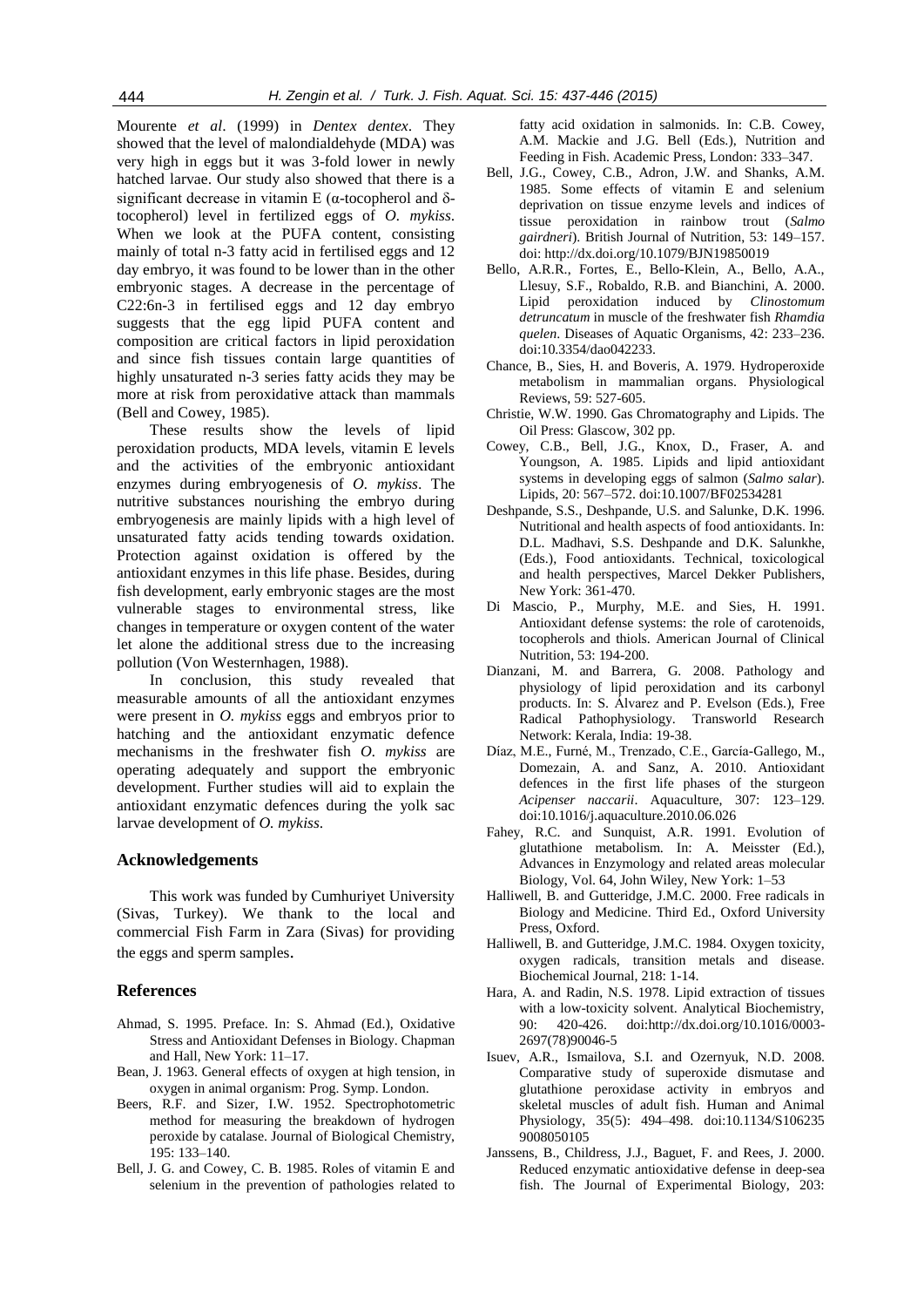3717–3725.

- Katsanidis, E. and Addis, P.B. 1999. Novel HPLC analysis of tocopherols, tocotrienols, and cholesterol in tissue. Free Radical Biology and Medicine, 27: 1137-1140. doi:10.1016/S0891-5849(99)00205-1
- King, I.B. 1985. Influence of vitamin E in reproduction in rainbow trout (*Salmo gairdneri*). PhD thesis, Washington: Univ. of Washington.
- Kiron, V., Thawonsuwan, J., Panigrahi, A., Scharsack, J.P. and Satoh, S. 2011. Antioxidant and immune defences of rainbow trout *(Oncorhynchus mykiss)* offered plant oils differing in fatty acid profiles from early stages. Aquaculture Nutrition, 17: 130-140. doi:10.1111/j.1365-2095.2009.00715.x
- Laevens, P., Lebegue, E., Jaunet, H., Brunel, A., Dhert, P. and Sorgeloos, P. 1999. Effect of dietary essential fatty acids and vitamins on egg quality in turbot broodstocks. Aquaculture International, 7: 225-240. doi:10.1023/A:1009225028889.
- Leopold, J.A. and Loscalzo, J. 2000. Cyclic strain modulates resistance to oxidant stress by increasing G6PDH expression in smooth muscle cells. American Journal of Physiology, 279: 2477–2485
- Liebler, D.C. 1993. The role of metabolism in the antioxidant function of vitamin E. Critical Reviews in Toxicology, 23: 147-169. doi:10.3109/10408449 309117115
- Lowry, O.H., Rosebrough, N.J., Farr, A.L. and Randall, R.J. 1951. Protein measurement with the folin phenol reagent. The Journal of Biological Chemistry, 193: 265–275.
- Lynch, R.E. and Fridovich, I. 1978. Effect of superoxide on the erythrocyte membrane. The Journal of Biological Chemistry, 253: 1838–1845.
- Martínez-Álvarez, R.M., Morales, A.E. and Sanz, A. 2005. Antioxidant defenses in fish: biotic and abiotic factors. [Reviews in Fish Biology](https://www.google.com.tr/url?sa=t&rct=j&q=&esrc=s&source=web&cd=1&cad=rja&uact=8&ved=0CBwQFjAA&url=http%3A%2F%2Fwww.springer.com%2Flife%2Bsciences%2Fecology%2Fjournal%2F11160&ei=7X7rU5m9H4iH4gSqgoHIBg&usg=AFQjCNGzuIgjM_MM2-2JvH5Myc6hLfPasA&bvm=bv.72938740,d.bGQ) and Fisheries, 15: 75–88. doi:10.1007/s11160-005-7846-4
- Mc Cord, J.M. and Fridovich, I. 1969. Superoxide dismutase an enzymic function for erythrocuprein (hemocuprein). The Journal of Biological Chemistry, 244: 60409–60455.
- Miller, J.K., Brzezinska-Slebodzinska, E. and Madsen, F.C. 1993. Oxidative stress, antioxidants, and animal function. Journal of Dairy Science, 76: 2812–2821.
- Mourente, G., Tocher, D.R., Diaz, E., Grau, A. and Pastor, E. 1999. Relationships between antioxidants, antioxidant enzyme activities and lipid peroxidation products during early development in *Dentex dentex* eggs and larvae. Aquaculture, 179: 309-324. doi:10.1016/S0044-8486(99)00167-2
- Murata, H., Sakai, T., Yamauchi, K., Ito, T., Tsuda, T., Yoshida, T. and Fukudome, M. 1996. In vivo lipid peroxidation levels and antioxidant activities of cultured and wild yellowtail. Fisheries Science, 62: 64–68. do[i:http://dx.doi.org/10.2331/fishsci.62.64](http://dx.doi.org/10.2331/fishsci.62.64)
- Nakano, T., Kanmuri, T., Sato, M. and Takeuchi, M. 1999. Effect of astaxanthin rich red yeast (*Phaffia rhodozyma*) on oxidative stress in rainbow trout. Biochimica et Biophysica Acta, 1426: 119–125.
- Palace, V.P., Majewski, H.S. and Klaverkamp, J.F. 1993. Interactions among antioxidant defenses in liver of rainbow trout (*Oncorhynchus mykiss*) exposed to cadmium. Canadian Journal of Fisheries and Aquatic Sciences, 50: 156–162. doi:10.1139/f93-018

Palace, V.P. and Werner, J. 2006. Vitamins A and E in the

maternal diet influence egg quality and early life stage development in fish: a review. Scientia Marina, 70: 41-57. doi:10.3989/scimar.2006.70s241

- Panchenko, L.F., Brusov, O.S., Gerasimov, A.M. and Loktaeva, T.D. 1975. Intramitochondrial localization and release of rat liver superoxide dismutase. Febs Letters, 55: 84–87. [doi:10.106/0014-5793\(75\)80964-1](http://dx.doi.org/10.1016/0014-5793(75)80964-1)
- Radi, A.A.R., Matkovics, B. and Csengeri, I. 1987. Comparative studies of the phospholipid fatty acids and the antioxidant enzyme activities in fish with different feeding habits. [Comparative Biochemistry](http://www.sciencedirect.com/science/journal/03050491)  [and Physiology,](http://www.sciencedirect.com/science/journal/03050491) 87: 49–54. doi:10.1016/0305- 0491(87)90469-X
- Repetto, M., Semprine, J. and Boveris, A. 2012. Lipid Peroxidation. In: A. Catala (Ed.), Chemical Mechanism, Biological Implications and Analytical Determination. doi: 10.5772/45943
- Rodriguez, R. and Redman, R. 2005. Balancing the generation and elimination of reactive oxygen species. Proceedings of the National Academy of Sciences of the United States of America, 102: 3175–3176. doi:10.1073/pnas.0500367102
- Roy, W.J., Matty, A.J. and Bell, J.G. 1995. Tissue vitamin E concentrations during smoltification and seawater transfer in farmed Atlantic salmon, *Salmo salar* L. Aquaculture Nutrition, 1: 51–57. doi:10.1111/j.1365- 2095.1995.tb00035.x
- Salih, A.M., Smith, D.M., Price, J.F. and Dawson, L.E. 1987. Modified extraction 2-thiobarbituric acid method for measuring lipid oxidation in poultry. Poultry Science, 66: 1483–1488. doi:10.3382/ps. 0661483.
- Sen, C.K. 1995. Oxygen toxicity and antioxidants: state of the art. Indian Journal of Physiology and Pharmacolog, 39: 177–196.
- Smart, R.C. and Hodgson, E. 2008. Molecular and Biochemical Toxicology. Fourth Edition. A John Wiley and Sons, inc. publication. New Jersey, 949 pp.
- Stéphan, G., Guillaume, J. and Lamour, F. 1995. Lipid peroxidation in turbot (*Scophthalmus maximu*s) tissue: effect of dietary vitamin E and dietary n-6 and n-3 polyunsaturated fatty acids. Aquaculture, 130: 251– 268. doi:10.1016/0044-8486(94)00322-F
- Sumida, S., Tanaka, K., Kitao, H. and Nakadomo, F. 1989. Exercise-induced lipid peroxidation and leakage of enzymes before and after vitamin E supplementation. International Journal of Biochemistry, 21: 835–838.
- Sunde, R.A. and Hoekstra, W.G. 1980. Incorporation of selenium from selenite and selenocystine into glutathione peroxidase in the isolated perfused rat liver. Biochemical and Biophysical Research Communications, 93(4): 1181–1188. [doi:10.1016/00](http://dx.doi.org/10.1016/0006-291X(80)90614-2) [06-291X\(80\)90614-2](http://dx.doi.org/10.1016/0006-291X(80)90614-2)
- Takeuchi, M., Ishii, S. and Ogino, T. 1981. Effect of dietary vitamin E on growth, vitamin E distribution and mortalities of the fertilised eggs and fry in ayu (*Plecoglossus altivelis*). Bulletin of Tokai Regional Fisheries Research Laboratory, 104: 111-122.
- Teare, J.P., Punchard, N.A., Powell, J.J., Lumb, P.J., Mitchel, W.D. and Thompson, R.P.H. 1993. Automated spectrophotometric method for determining oxidized and reduced glutathione in liver. Clinical Chemistry, 39: 4: 686-689.
- Tian, W.N., Braunstein, L.D., Apse, K., Pang, J., Rose, M., Tian, X. and Stanton, R.C. 1999. Importance of glucose-6-phospahate dehydrogenase activity in cell